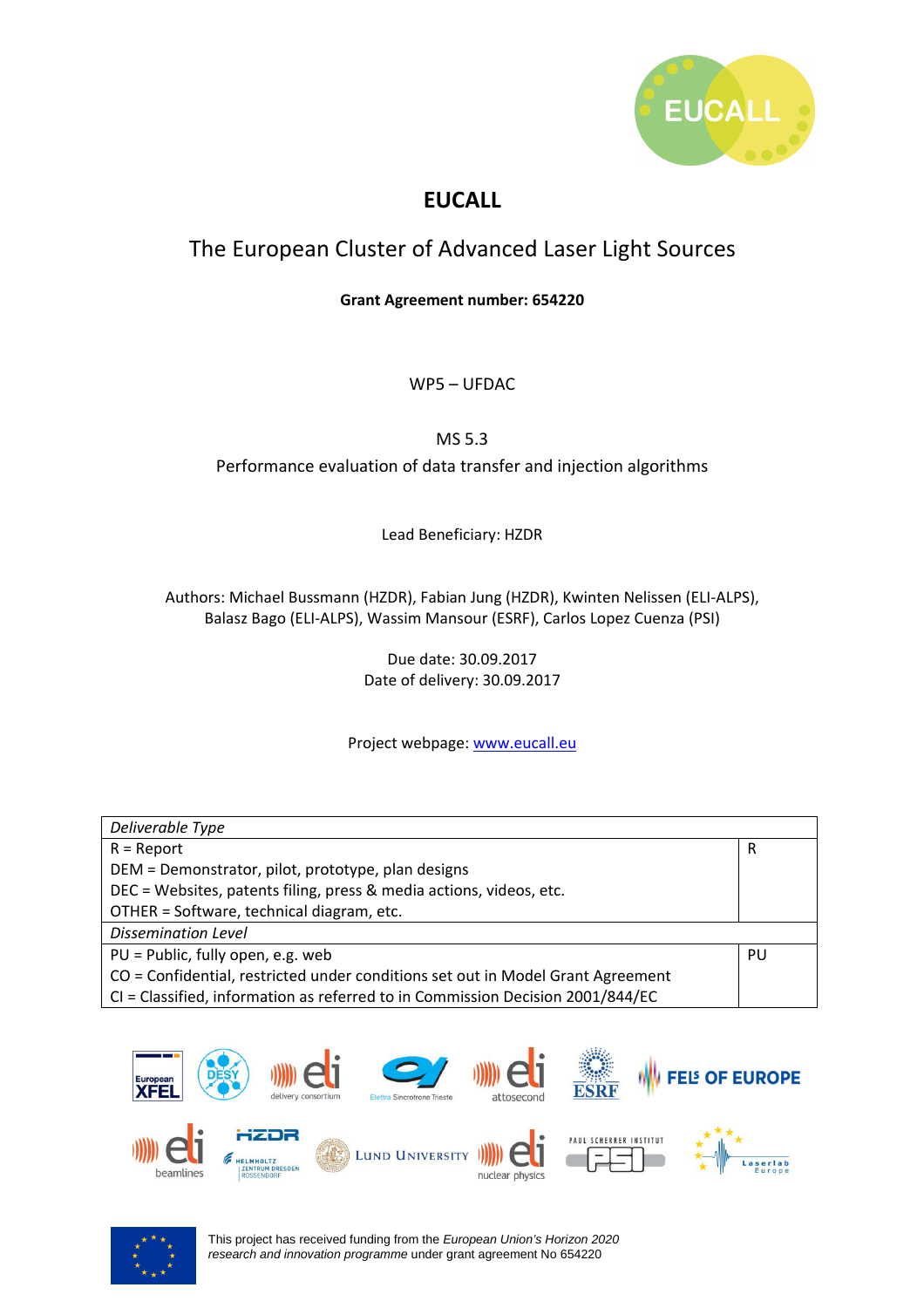

## **A. Abstract / Executive Summary**

This document discusses the current status of data transfer and injection solutions within UFDAC.

It includes results on the main topics in data transfer and injection as identified in the UFDAC work package, namely latency, throughput, scalability and resilience provided by ELI-ALPS, ESRF, HZDR and PSI.

## **B. Deliverable Report**

## **1 Introduction**

Data transfer and injection are important for ultrafast data acquisition in four distinct ways:

- 1. Latency of the solution. For real time feedback applications latencies must be as short as possible to avoid pile up or loss of important data. For high data rate application latency might exist, but can be hidden by buffering incoming data while performing calculations on previously acquired data in parallel.
- 2. Throughput of the solution. Throughput is foremost determined by the capabilities of the hardware that is used to transfer the data but also by the software stack used for data transfer.
- 3. Scalability of the solution. Scalability means that with growing demands the data transfer solution provided can be adapted, so that there is at best a linear relation between increase in throughput and increase in resources needed for data transfer. Scalability also means that solutions can be scaled to different hardware platforms if growing demands in throughput require this.
- 4. Resilience of the solution. If data production is expensive as is the case at many light sources, data loss during transfer or injection is inacceptable. As such, resilience of solutions is important to minimize the possibility of data loss.

In the following the status of data transfer and injection within UFDAC is summarized and discussed with reference to latency, throughput, scalability and resilience if applicable. Contributions from HZDR, ELI-ALPS, PSI and ESRF are included.

# **2 Objectives**

The objectives are

- Defining the requirements on latency, throughput, scalability and resilience according to the applications at the various RIs
- Measuring prototype implementations to compare with requirements
- Evaluate measurements according to requirements

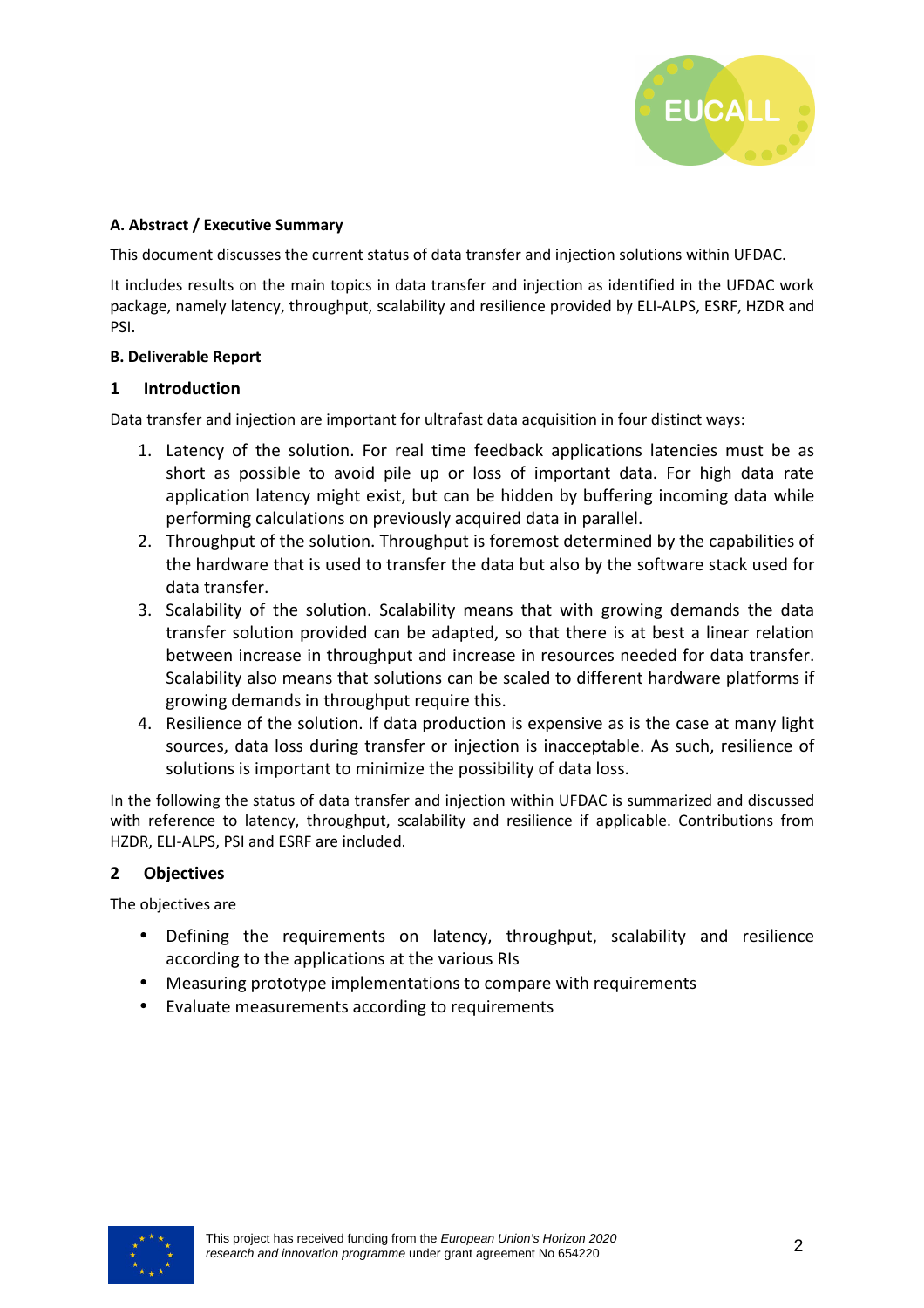

# **3 Work performed / results / description**

# ELI-ALPS

Modern High Performance Computing (HPC) centers provide high-speed/low-latency network interconnects for the compute nodes. However, in order to harness the performance of this interconnects in an efficient and effective way a better understanding of data-injection handling is required, which depends on the available hardware and installed software stack.

The main aim of the report is to investigate the bandwidth and latency of these high-speed interconnects for different usage modes as function of the data packet size. For this purpose, two different benchmark programs are used. One them is the OSU benchmarks [1] based on the popular MPI-library and the other is the perftest benchmark [2] which perform data-injection at the lowest level. The dependence of the hardware stack is investigated by performing the benchmark programs on two different cluster, i.e. HZDR – hypnos [3] and NIIF - debrecen2 [4].

At the end of the report software design guidelines are formulated allowing future software developers to select the most optimal software architecture for their use case.

#### *Test platforms*

For measuring the bandwidth and latency of the network interconnects two HPC centers, NIIF – debrecen2 and HZDR – hypnos were chosen. The benchmarks were performed with two different software performances tests, i.e. OSU and perftest. The software and hardware configuration are given below.

*HPC center – NIIF*  Software components: CUDA 8.0.61 NVIDIA Driver 375.26 Mellanox Driver 2.33.5000 OpenMPI 1.8.5 Red Hat Enterprise Linux Server release 6.8 (Santiago) Hardware components: GPUs: 3 x Tesla K20Xm, 6GB Network Interface card: Mellanox Technologies MT27600 CPU: 2 x Intel(R) Xeon(R) CPU E5-2650 v2 @ 2.60GHz System Memory: 12 GB RAM

*HPC center – HZDR*  Software components: CUDA 8.0 NVIDIA Driver 367.48 Mellanox Driver 2.33.8000 OpenMPI 1.8.6 Ubuntu 14.04.5 LTS Hardware components: GPUs: 4 x Tesla K20Xm, 4GB Network Interface card: Mellanox Technologies MT27500 Family [ConnectX-3] CPU: 2 x Intel(R) Xeon(R) CPU E5-2609 0 @ 2.40GHz System Memory: 64 GB RAM



This project has received funding from the European Union's Horizon 2020 research and innovation programme under grant agreement No 654220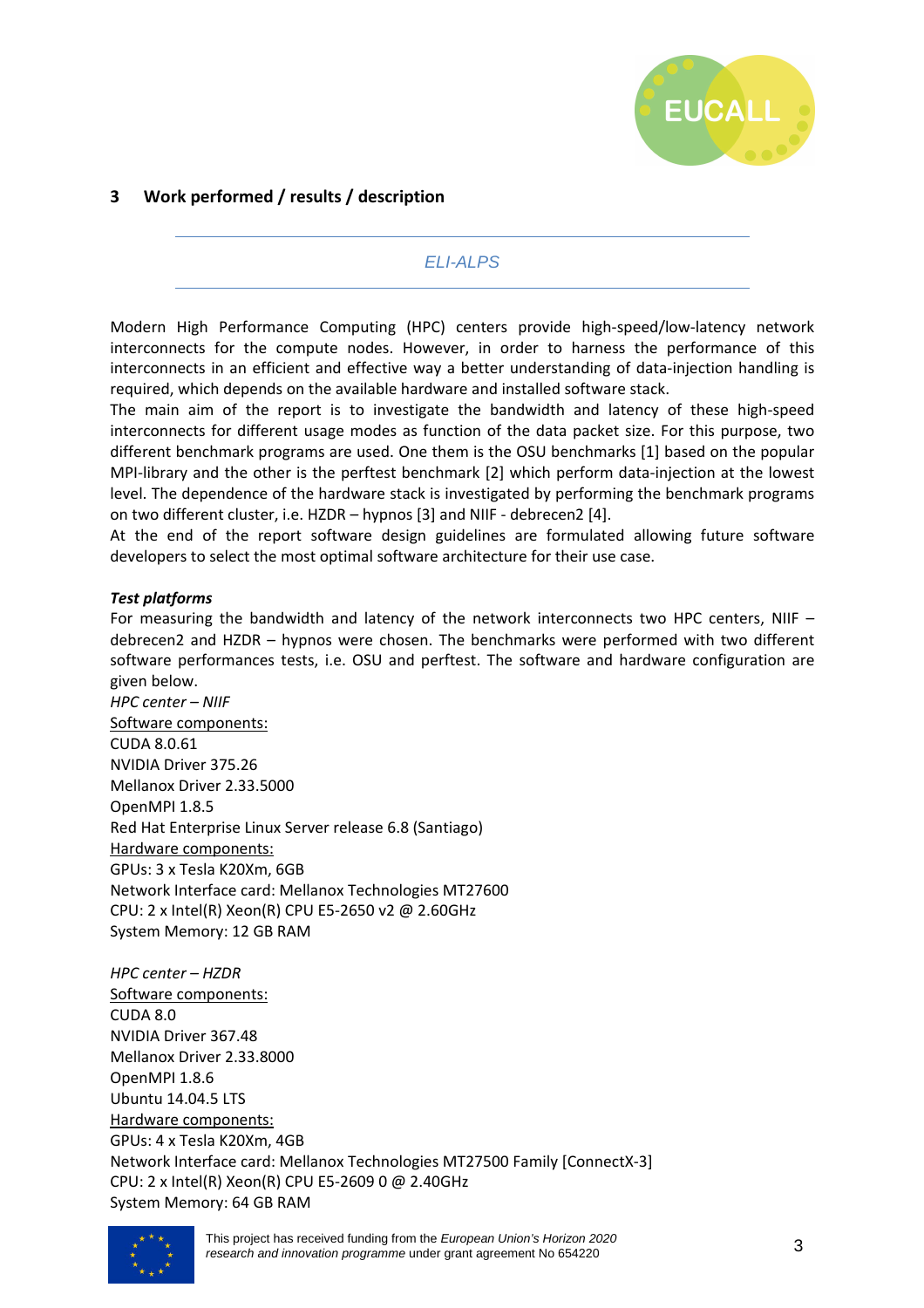

#### **Data transfer methods**

For testing the data transfer performance of HPC centers two different kind of data sources and targets are tested. One of them is the 'Host to Host' transfer. In this case data transfer is performed between the system memories of two compute nodes. As shown in the Figure 1 the data transfer (write or read) goes from the memory of Node A to the memory of Node B through nodes NIC (red arrows).



Figure 1 Data flow of Host to Host data transfer

The other tests are the Device to Device tests, where the data goes from the memory of a PCI-e device of one node to the memory of a PCI-e device of another node. In our test environments the considered devices are NVIDIA GPUs, see Figure 2. The main advantage here is that during the data transfer process the System memory is not accessed and data passes the PCI-e buss only for one time.

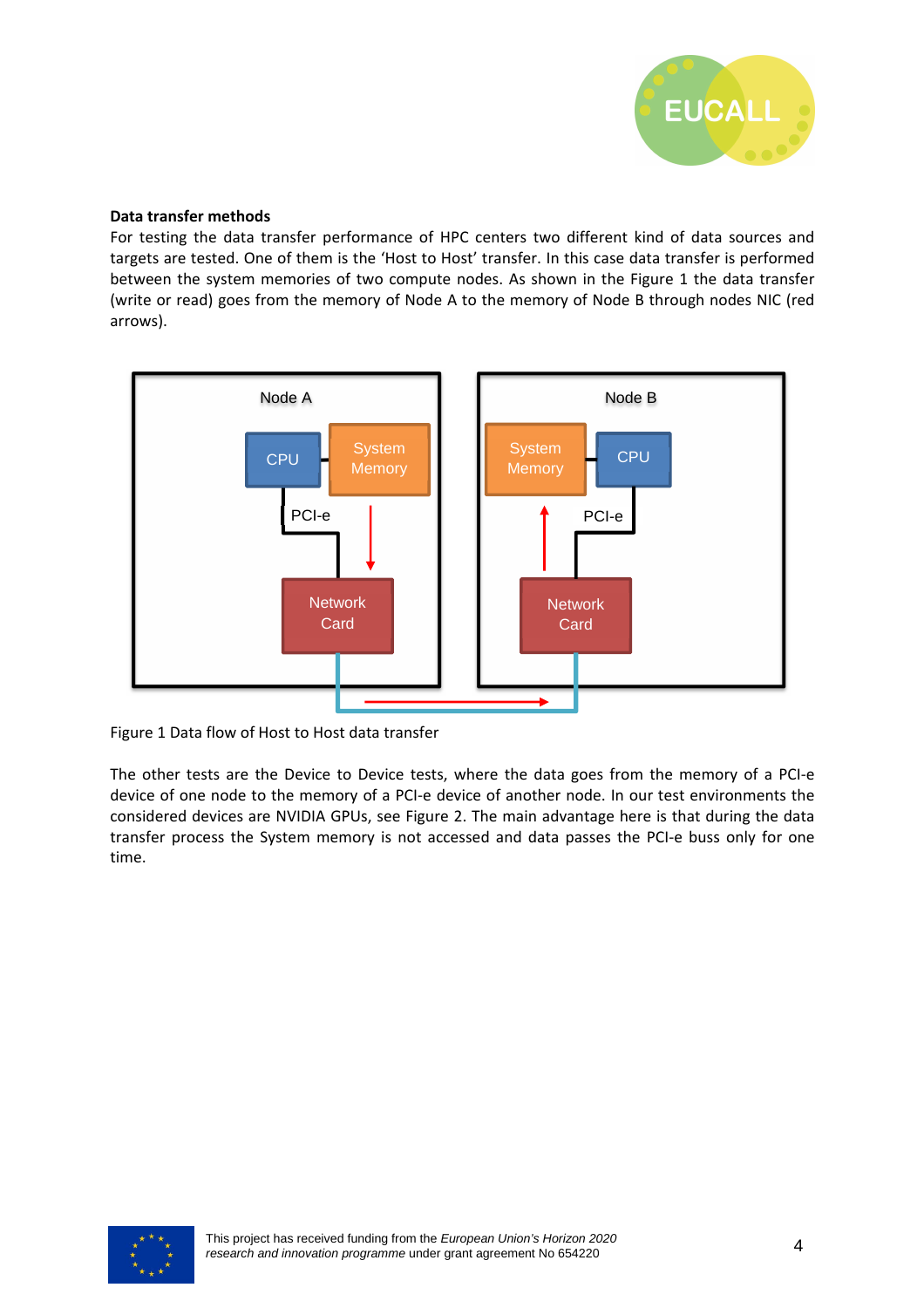



Figure 2 Data flow for Device to Device data transfer

#### **OSU Micro-Benchmarks**

The OSU Micro-Benchmark (OMB) software package is tool for testing bandwidth and latency for network connection (http://mvapich.cse.ohio-state.edu/benchmarks/).

Host to host benchmarks

Two types of tests are performed on the different HPC centers. One of them was the bandwidth test (osu\_bw) and the other was the latency test (osu\_latency).

In bandwidth tests the sender sends back-to-back messages to the receiver and then waits for a reply from the receiver. The receiver sends the reply only after receiving all these messages. This process is repeated for several times and the bandwidth is calculated based on the elapsed time and the number of bytes sent by the sender [1].

 The bandwidth for lower message size (size smaller than 8 KB) is 1.5 times higher for the HZDR (Figure 3), however the maximum bandwidth is nearly identical. A possible explanation for this behavior may be caused by driver differences.

In latency tests the sender sends a message to the receiver and waits for the response from receiver. The receiver sends back a message after receiving. After many iteration of this ping-pong tests the average latency values are calculated ( [1]).

We discovered an analogous behavior at NIIF for small message sizes (smaller than 32 bytes). The exact reason at the time of writing this report is unknown but is currently under investigation.

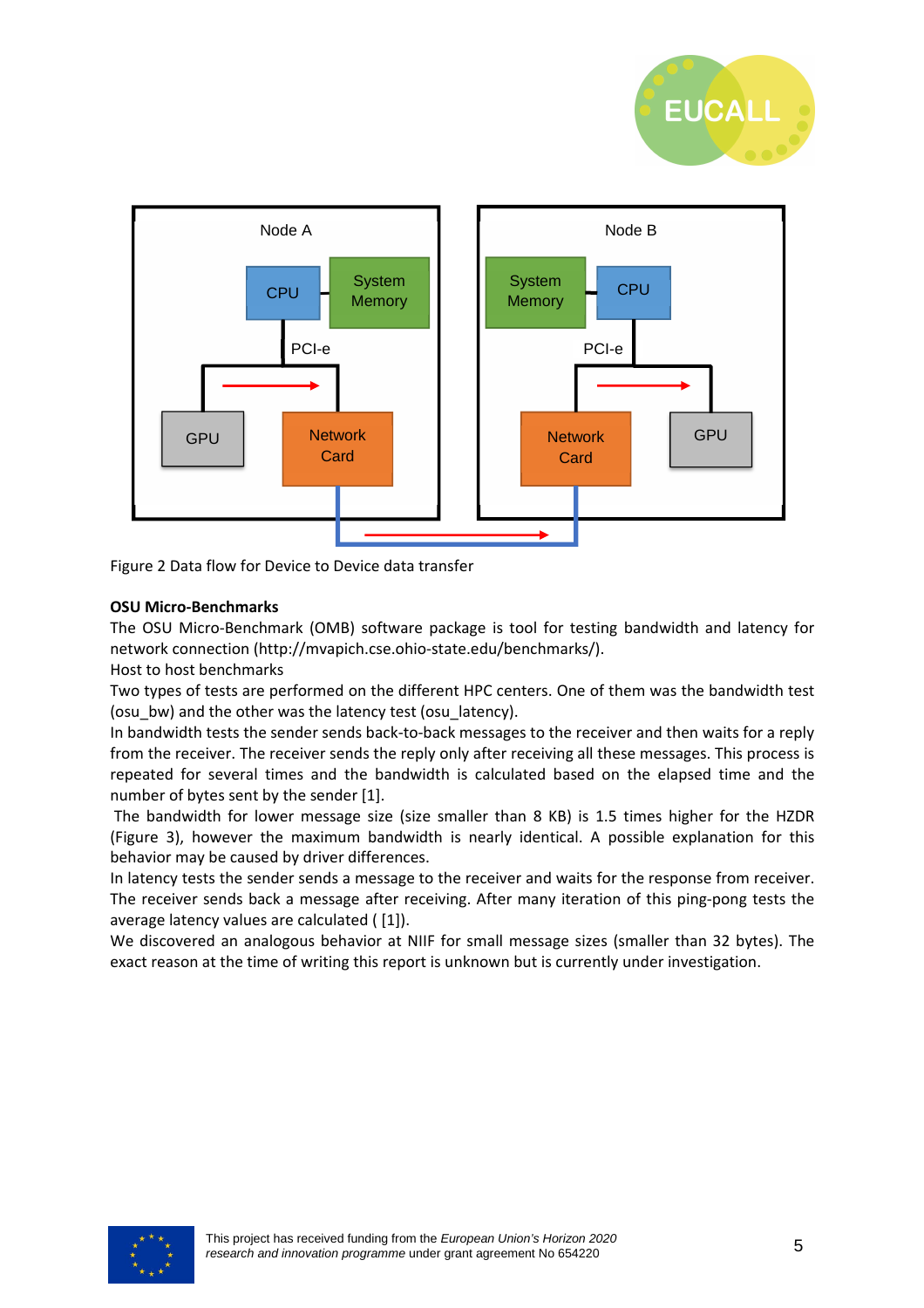



Figure 3 OSU Micro-Benchmarks Host to Host tests at NIIF and HZDR

# **Device to device benchmarks**

The GPU to GPU message passing with CUDA-RDMA could be performed at the HZDR. At NIFF currently the Mellanox OFED GPUDirect RDMA package is not (yet) available. Similar to the host to host benchmark, bandwidth and latency tests were carried out.

In the bandwidth tests between device to device data transfer another interesting behaviour was observed. For message sizes between 1 KiB and 16 KiB the increment of bandwidth speed slows down and at 32 KiB the bandwidth rises significantly ( 3 times larger than at previous message size).



Figure 4 OSU Micro-Benchmarks Device to Device tests at HZDR

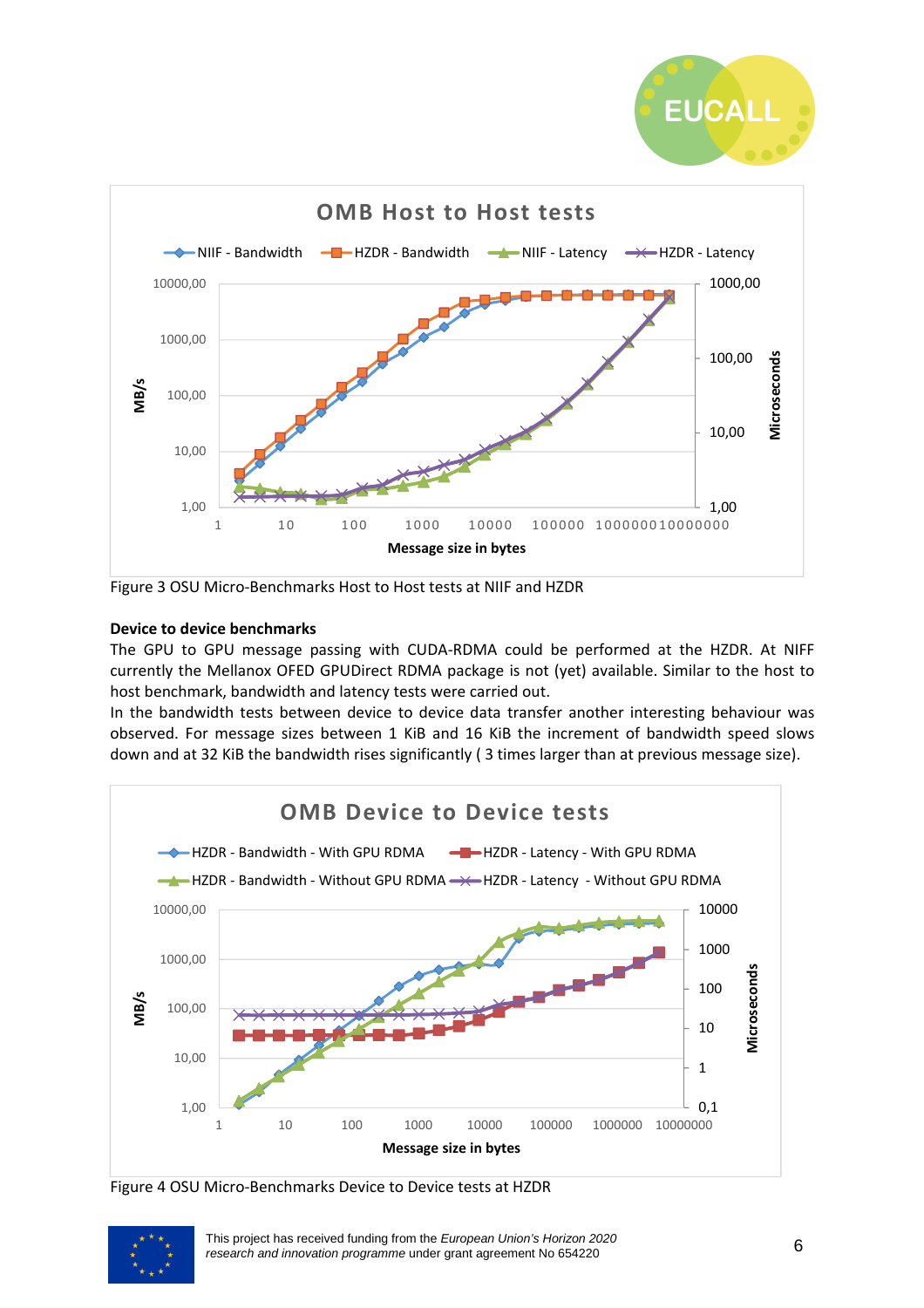

#### **Conclusion**

The OSU Micro-Benchmarks tests have shown the power of high bandwidth interconnections and by using GPU Direct RDMA technology of NVIDIA the GPU based computation can benefit from this interconnection as well. By using GPU RDMA latency is reduced for smaller message size (smaller than 32 KiB)



Figure 5 OSU Micro-Benchmark tests for HZDR

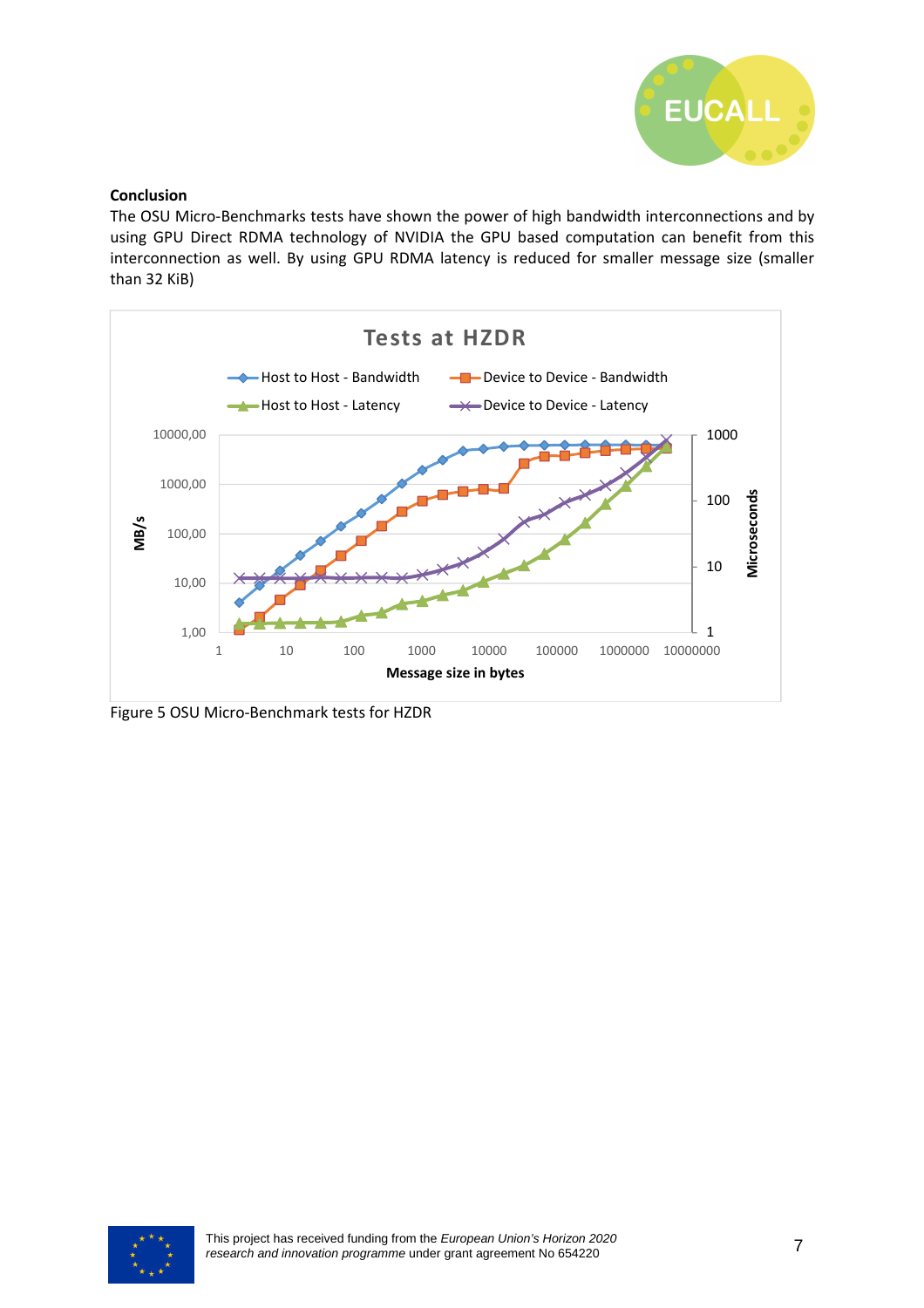

## **'Perftest'**

A second benchmark software was used to confirm the results of the OMB tests. The 'perftest' is a software tool to test network performance. This tool was selected because of the performance test of NVIDIA for modern HPC platforms [5]. The perftest benchmark uses the directly ibverbs library [6] to send and receive messages with RDMA [7], unlike at OMB tests, where RDMA is supported through Open MPI [8].

#### **Host to host**

Two types of tests were used similarly to the OMB tests, the bandwidth (ib\_send\_bw) and the latency (ib\_send\_lat).



Figure 6 'Perftest' tests Host to Host at NIIF and HZDR

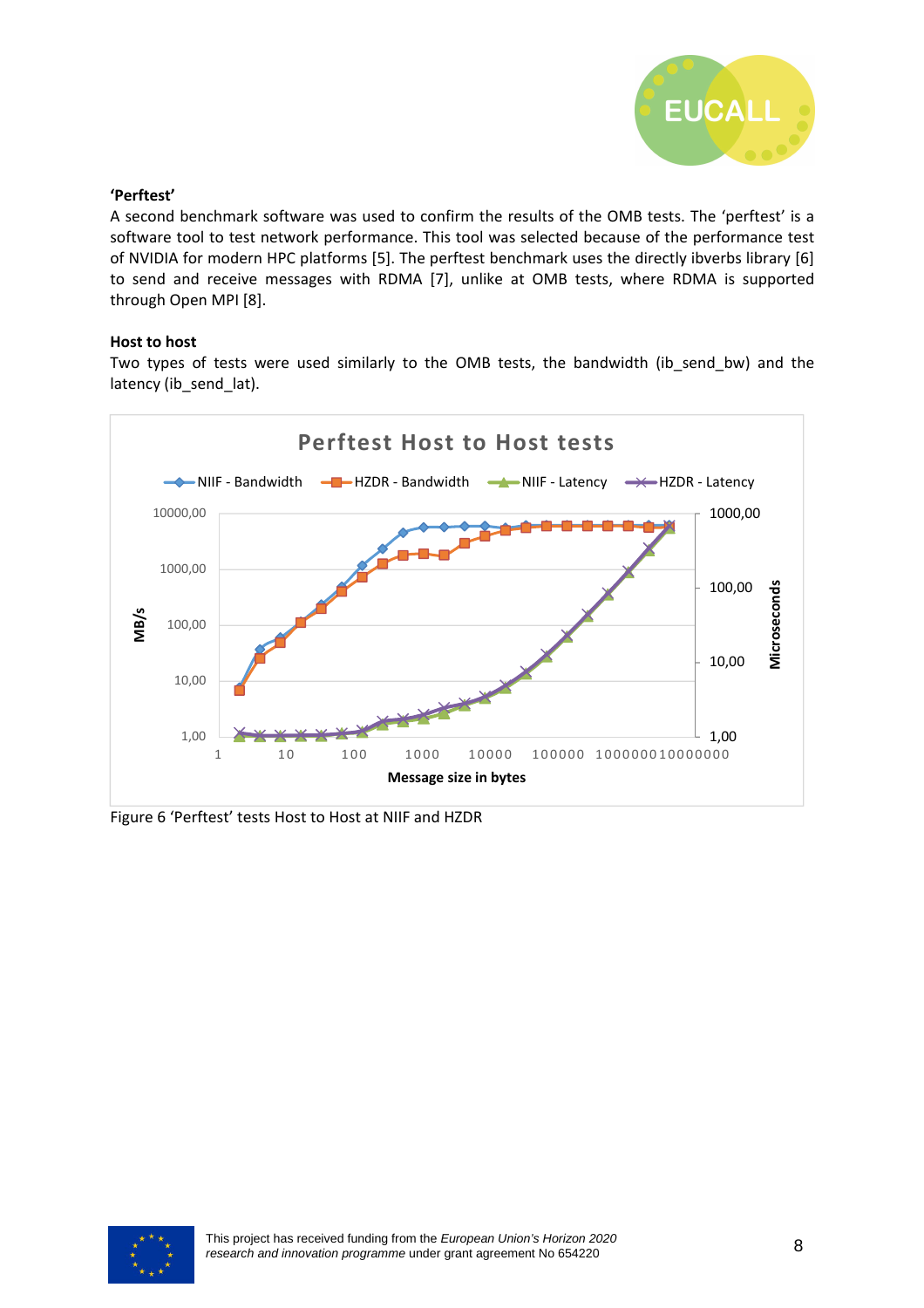

#### **Device to device**

Only at the compute nodes at HZDR we could perform the GPU to GPU tests using 'perftest' benchmark since the package supports only bandwidth tests with CUDA GPU Direct RDMA. This is unfortunately not yet implemented at NIIF.



Figure 7 'Perftest' bandwidth test Device to Device at HZDR

# **Conclusion**

The results confirm the outcome of the OMB between host to host, but at the device to device tests an unexpected behavior was discovered. Currently the poor performance of GPU to GPU tests is under investigation.







This project has received funding from the European Union's Horizon 2020 research and innovation programme under grant agreement No 654220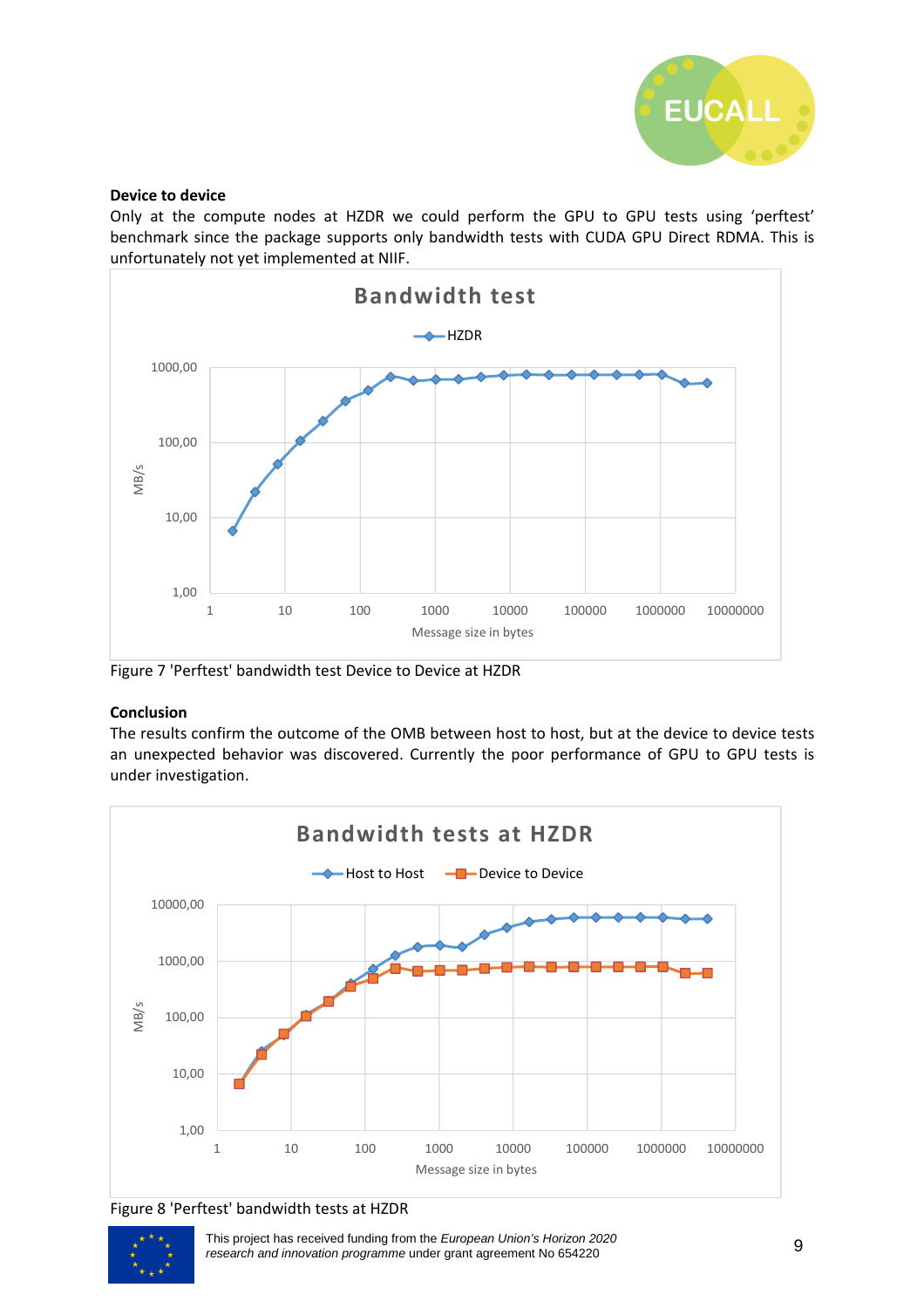

#### **Design guidelines based on conclusion**

The results of Host to Host tests show that the Open MPI based data transfer has lower bandwidth than the low-level ibverbs based data transfer for smaller package sizes (size smaller than 16 KiB), however the maximum bandwidth is very similar for both transfer types. Concerning latency, the tests show that the Open MPI based solution has a higher latency than the ibverbs based method. The optimal bandwidth of Host to Host data transfer for Open MPI based solution is found for 16 KiB and 2KiB for ibverbs.

The Device to Device tests show that the maximum bandwidth is smaller 6317 MB/s vs. 5388 MB/s and latency is higher with the Open MPI based solution. The optimal message size is quite large, i.e. 1 MiB. The OMB tests for Device to Device with and without enabling GPU RDMA showed (Figure 4) that the use of a CUDA based solution is worth, especially for smaller message size (smaller than 32 KiB) where latency can be three times smaller and bandwidth can be ten times larger. For the ibverbs based solution an anomaly was found and therefore the peek bandwidth is significantly smaller 6032 MB/s vs. 835 MB/s.

One may note that the development process for Open MPI based solutions is less complicated for Host to Host and for Device to Device (CUDA based solution) and the Open MPI is well known for developers. Therefore, we would recommend, based on the current results, the use of the Open MPI based solution if the message size reach the optimum level of the Open MPI based transfer (16 KiB) and latency is not critical. For GPU based computational tasks it is recommended to use the Open MPI based solution. The low-level ibverbs based solution is preferable, when the message size is small and latency is critical.

Currently we are investigating the reason behind the poor bandwidth with ibverbs Device to Device data transfer and the strange break of the growth of bandwidth with Device to Device tests.

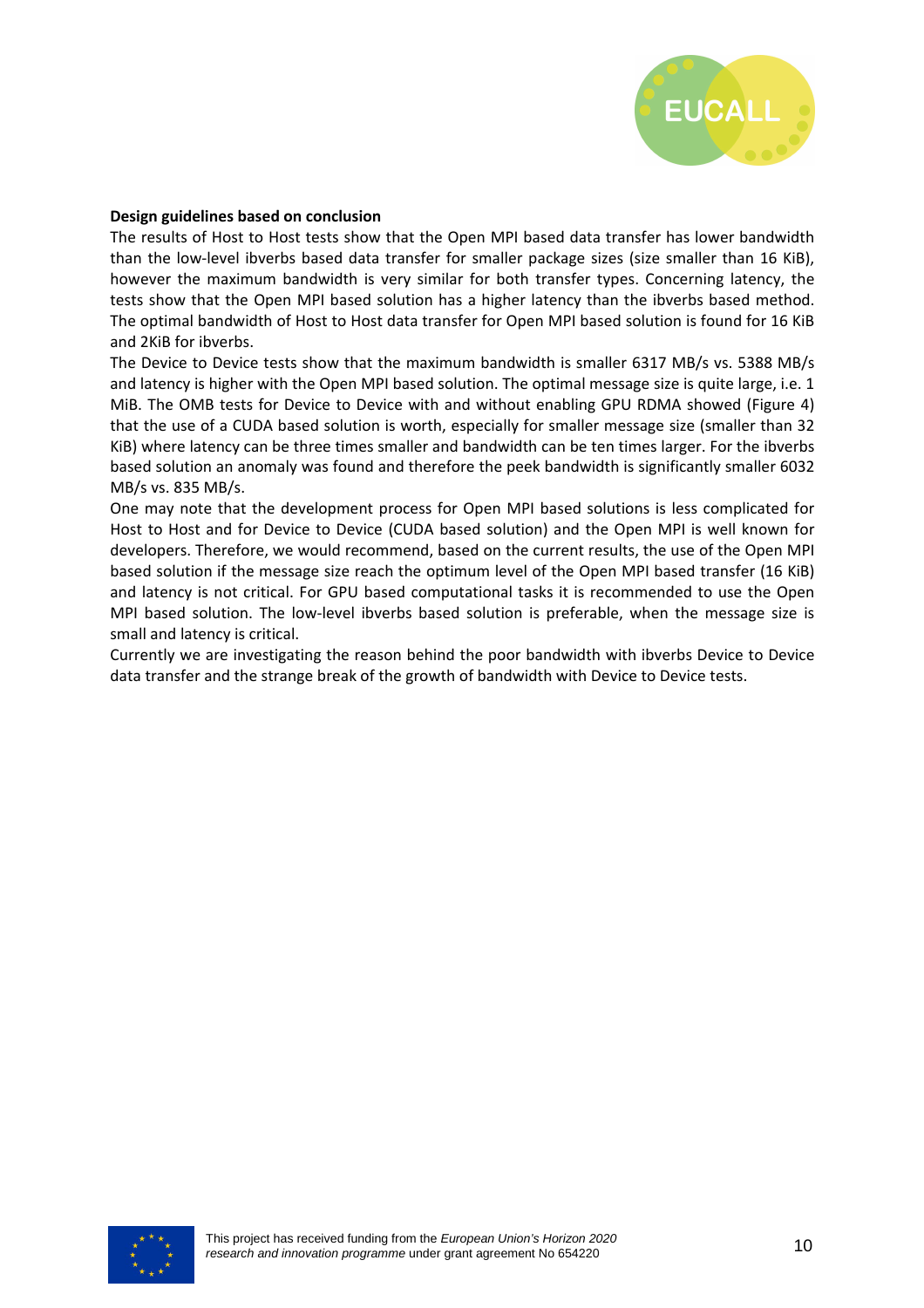

# ESRF

RASHPA is an integrated hardware and software solution for scalable data transport and injection via PCIe. A first prototype has been developed within EUCALL WP5 UFDAC:



In the hardware prototype depicted above, RASHPA has been integrated to the smartpix, a medipix3 based detector currently under development at the ESRF. A commercial board, PFPKX7 from Techway was used to implement RASHPA. The PFPKX7 is a Kinext-7 PCIe FPGA board.

The prototype supports multiple destinations feature thanks to the use of PCIe switch. Copper cables were used to build and test routable network although fibre optics cabling is also available. In this implementation, two types of PC are used: a so-called detector PC having 64GB of internal DDR, and Gen3x16 PCIe endpoint, and an industrial PC with only 4GB on internal DDR and Gen1x1 PCIe endpoint. The PFPKX7 supports Gen2x4 PCIe, thus the link connecting the detector to the detector PC is negotiated to Gen2x4 whereas the virtual link connecting the detector to the industrial PC is limited to Gen1x1.



Figure 9 Data throughput in Gbps internally within the PFPKX7 FPGA (left) and inside the application (right)

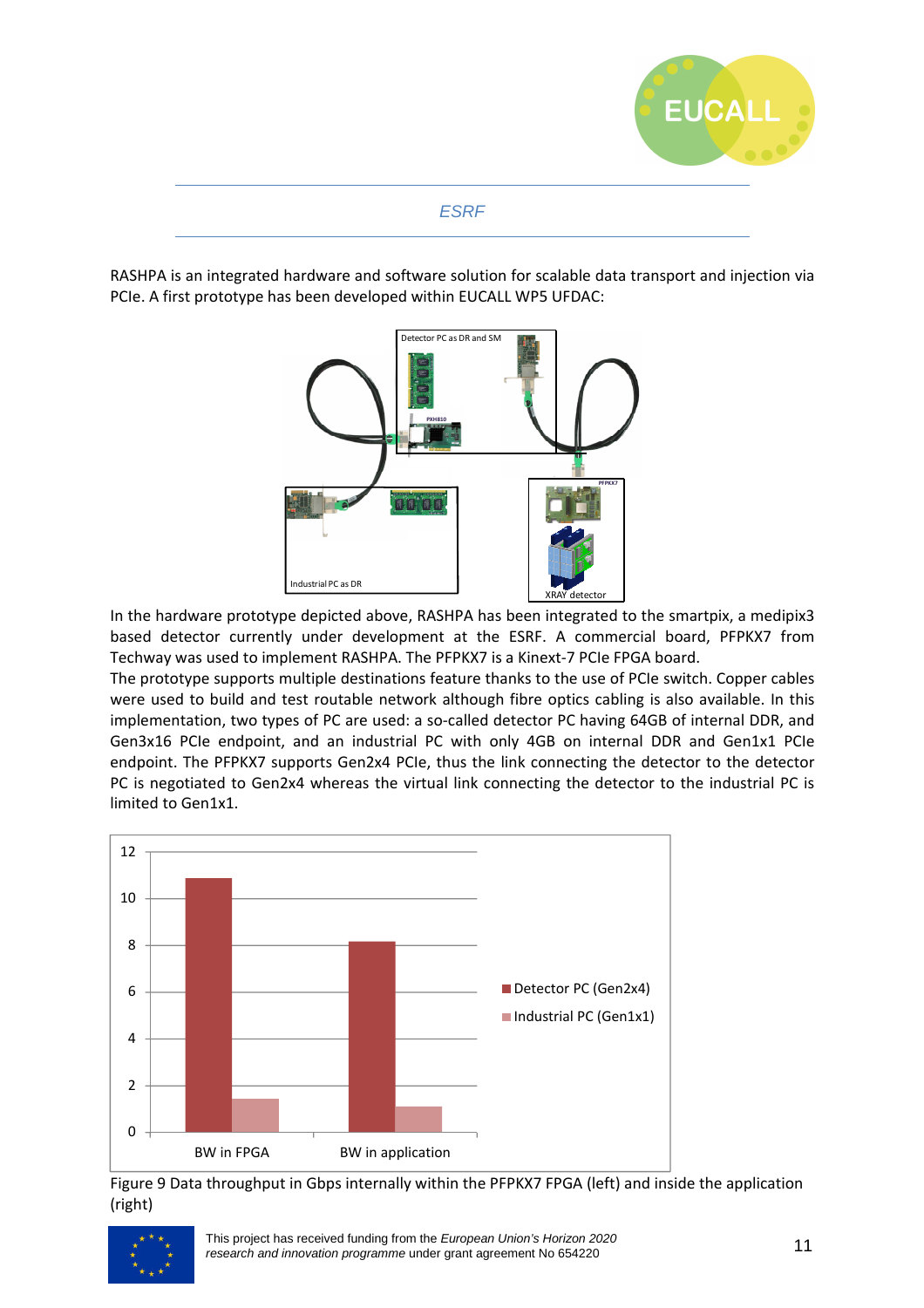

Figure 9 shows the data throughput of the data acquisition process in Gbps. Two ways were investigated to measure the data throughput. The first one measures the throughput internally within the FPGA, whereas the second one detects whenever data are available to the application.

Measured throughput when Gen2x4 PCIe endpoint is the target is 10.88Gbps (68% of the Gen2x4 maximum bandwidth) when measured within the FPGA and 8.18Gbps (51.15%) when measured at the application level. Similarly measured bandwidth at the Gen1x1 is 1.44Gbps (71.99%) and 1.12Gbps (56.28%) when measured at the FPGA and application level respectively.

These losses in the data throughput are due to the con configuration of the DMA which is imposed by RASHPA as well as the restriction of the PCIe packet size limited to 4Kbytes. Some other latency can be added when throughput is measured at the application level due to the processor execution time.

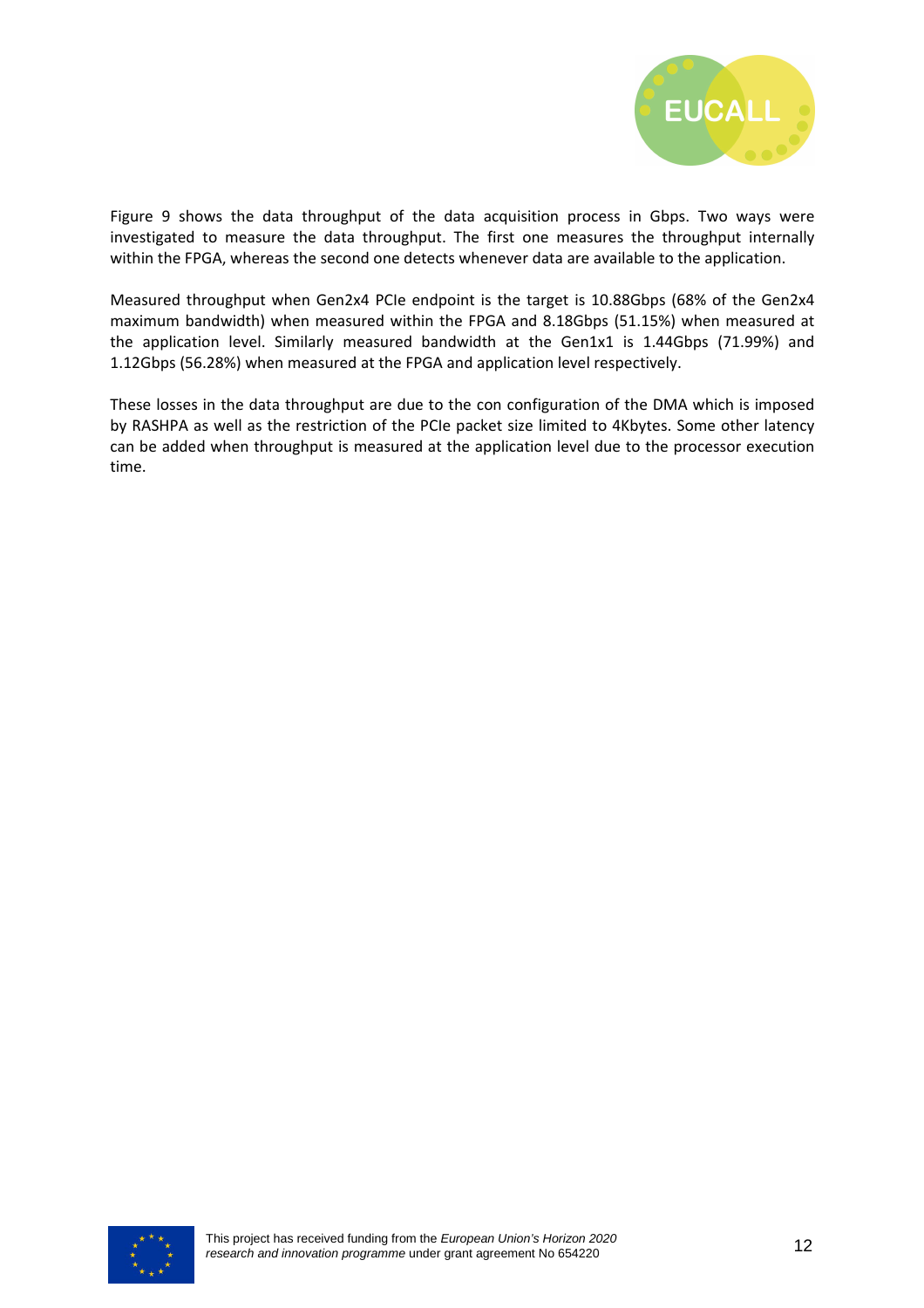

# **HZDR**

The CRACEN solution aims at providing a resilient and scalable solution for data transfer and injection that allows for optimizing communication based on topologies, supports load balancing and a variety of communication software stacks. Currently, UDP, TCP and MPI are implemented as back ends for communication, which can be used and mixed in one application with a single communication interface.



Figure 10 The CRACEN design includes a communciation layer on top of a socket interface and a graph layer for describinf communication topologies and their mappings to network topologies

CRACEN consists at its core of a single communication layer placed on top of a socket interface realized in a variety of back ends, see Figure 10.

CRACEN allows for inherent serialization and deserialization of data. Communication within applications is described via graph-based topologies that can be mapped to existing interconnect topologies to optimize throughput. As such, the communication logic inherent to a certain software solution can be optimized for a chosen underlying hardware interconnect solution and is scalable between hardware solutions.

The basis for both load balancing and resilience lies within parallel buffering streaming data between data analysis steps, allowing to describe any application by a graph-interconnected succession of tasks, see Figure 11. Oversubscription and buffering allows for scalability, load balancing and resilience at the same time.

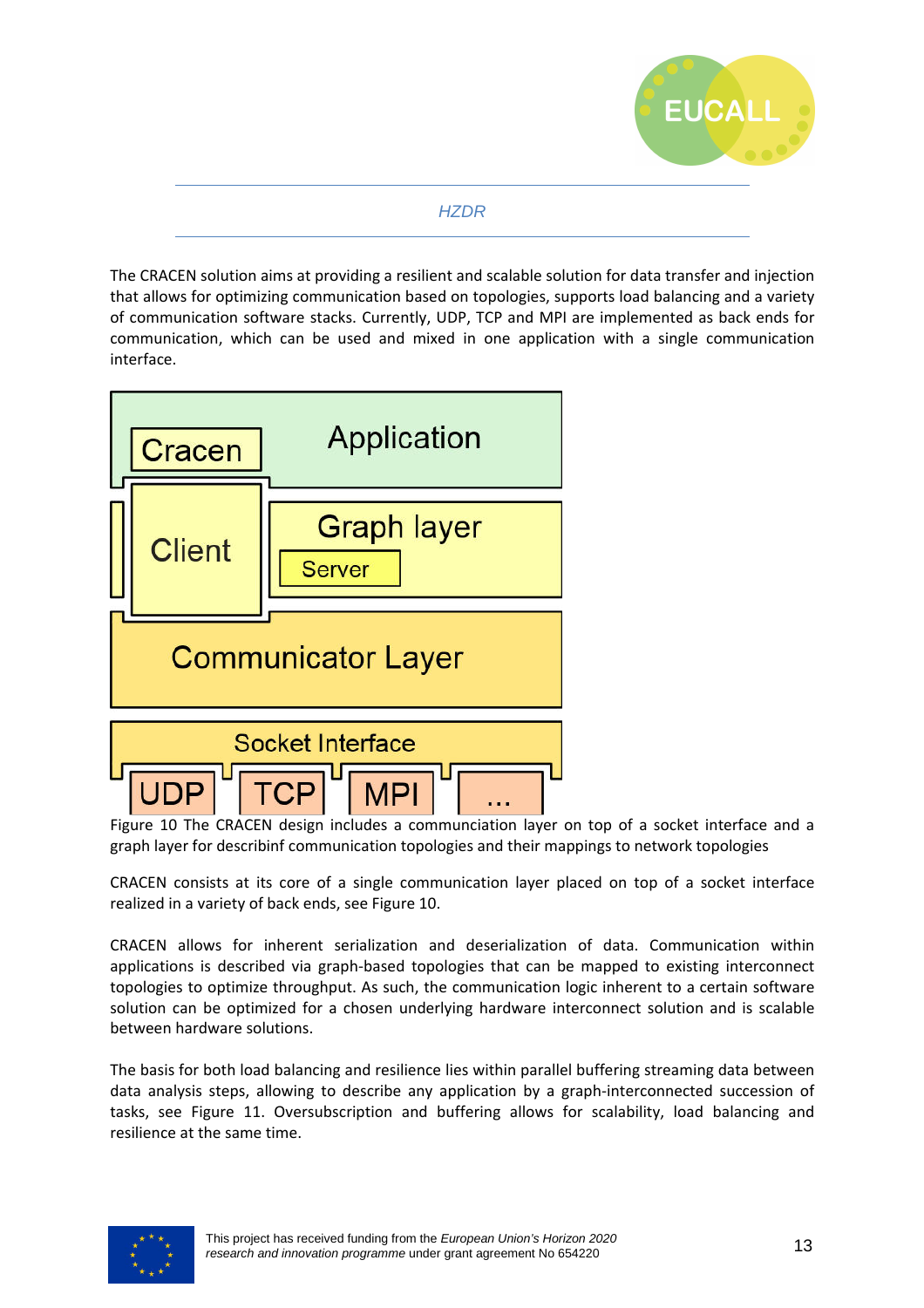



Figure 11 Applications using CRACEN can describe data transfer and analysis by a graphinterconnected sequence of tasks with inherent buffering

Scalability in terms of throughput is linear as seen in *Figure 12*. This of course depends on the underlying hardware configuration and selected communication topology, but the data shows that the CRACEN software stack does not prevent linear strong scaling.



Figure 12 Strong scaling of throughput shows that throughput scales linearly with the number of communication partners

Resilience and load balancing are achieved by asynchronous communication and penalty-based scheduling of communication operations depending on local buffer size and response time for each communication partner within the topology. With close to empty buffer state and quick response time communication partners receive more data than partners with close to full buffer states and long response times. This means that malfunctioning partners will not be provided with data. Resilience was tested with respect to throughput as seen in Figure 13.

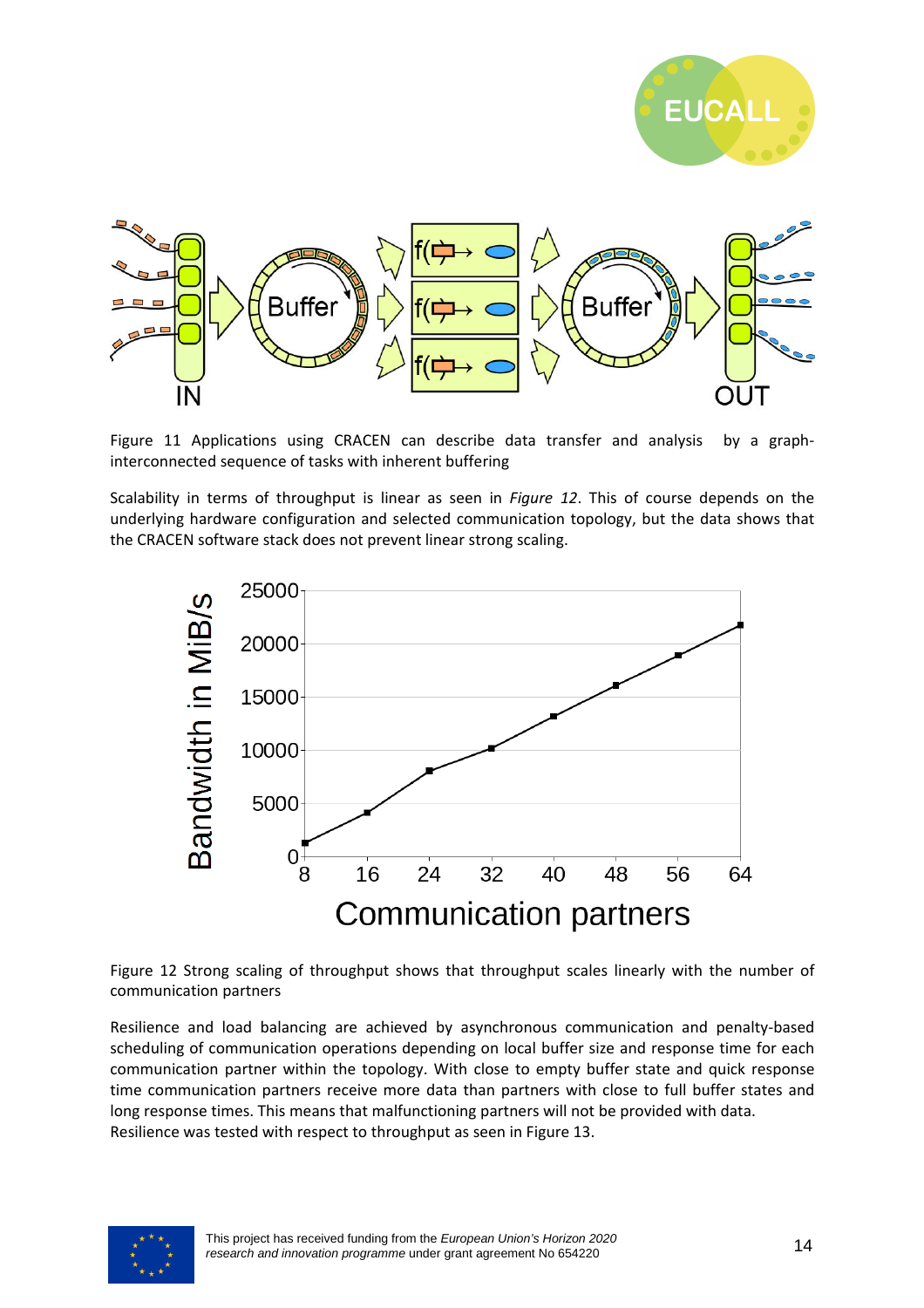

Figure 13 Resilience test. By intentionally decreasing the number of working communication partners throughput gradually decreases, as more partners experience failures.

CRACEN is available as Open Source and will in a first test be used to scale the single-node based solution for the PSI Jungfrau calibration algorithm described in the following section to scale to more than one Jungfrau module.

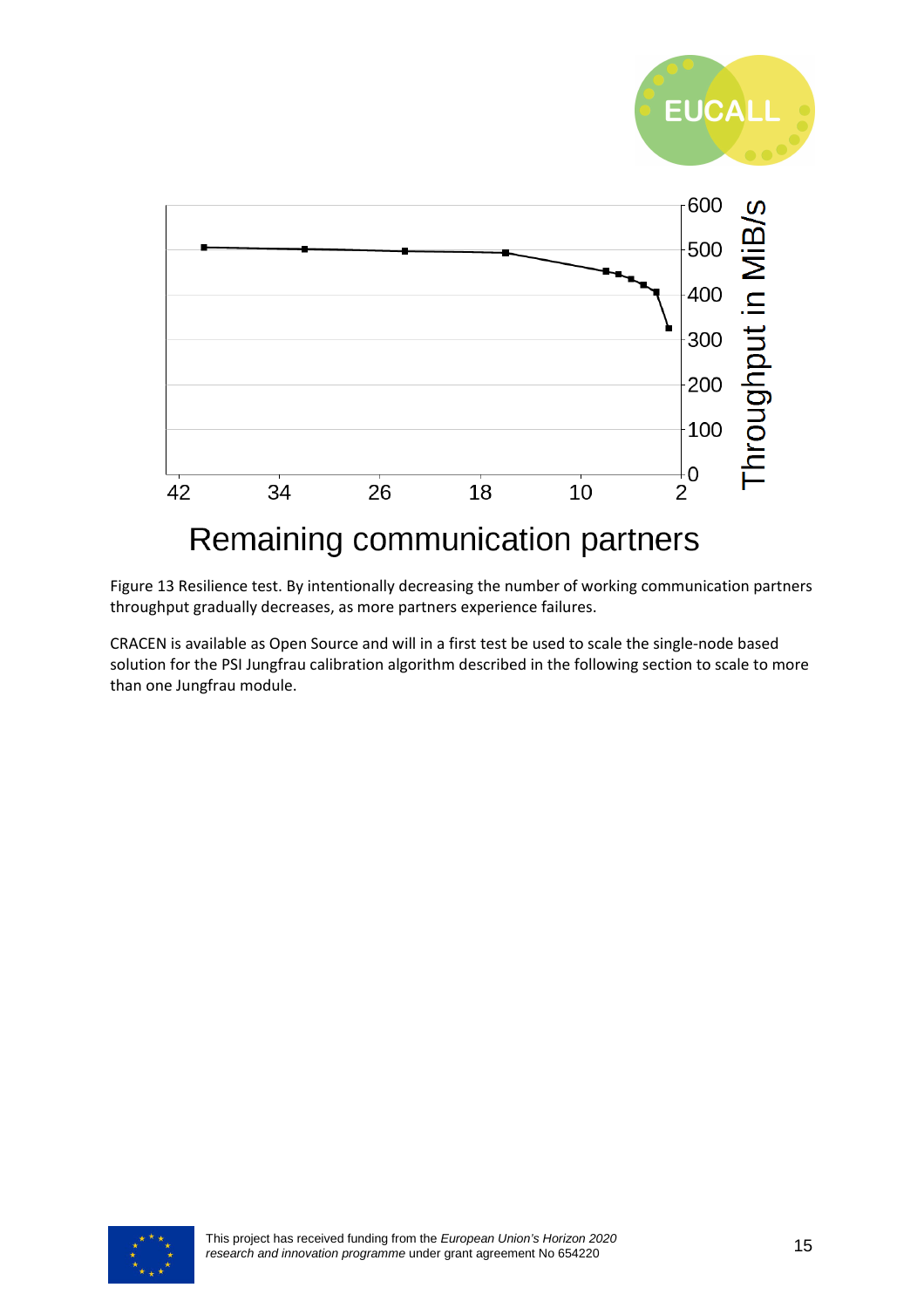

**PSI** 

The work done at PSI is a crossover with the imaging milestone MS 5.2, Evaluation of test case implementations for processing of digitizer data and image analysis. It evaluates the role of data transfer in optimizing the overall throughput of a GPU-based solution to the online Jungfrau detector calibration from signal to photon count rate developed together with HZDR.

A GPU-based algorithm for online conversion of data from dynamic gain switching charge integrating detectors such as AGIPD, Jungfrau, or Gotthard, into number of photons has been developed.

#### **Hardware setup**

The performance evaluation of this solution has been carried out on a server equipped with an Intel Xeon E5-2690 and two NVIDIA Tesla P100 GPUs. The link between the GPUs and the CPU is a dedicated PCIe 3.0 x16 per GPU. Figure 14 shows a description of the setup.

In order to evaluate the performance of the GPU-application in terms of throughput and latency, a set of test case data from experiments carried out with the JUNGFRAU detector has been used. This dataset is stored in the server disk.



Figure 14 Server setup for the measuremnt

#### **Software application**

The GPU-based application converts the dynamic gain switching integrated charge from each pixel of the detector into the number of photons that hit the pixel. To do so, the application processes blocks of a determined number of full images (frames) at the time, that is, the received charge integrated data received from the detector is buffered until the specified number of full images are received and is processed at once. Once the processing has been performed, the converted data is sent back to the CPU for visualization of the converted data and/or storage.

Additionally, the application is able to update the values of pedestal correction for each pixel based on the measured values when the pixel has not been hit by any photon.

#### **Performance evaluation**

The GPU application consists of a main CUDA kernel that performs the conversion algorithm for every single pixel in addition to the update of the pedestal correction. As we have mentioned before,

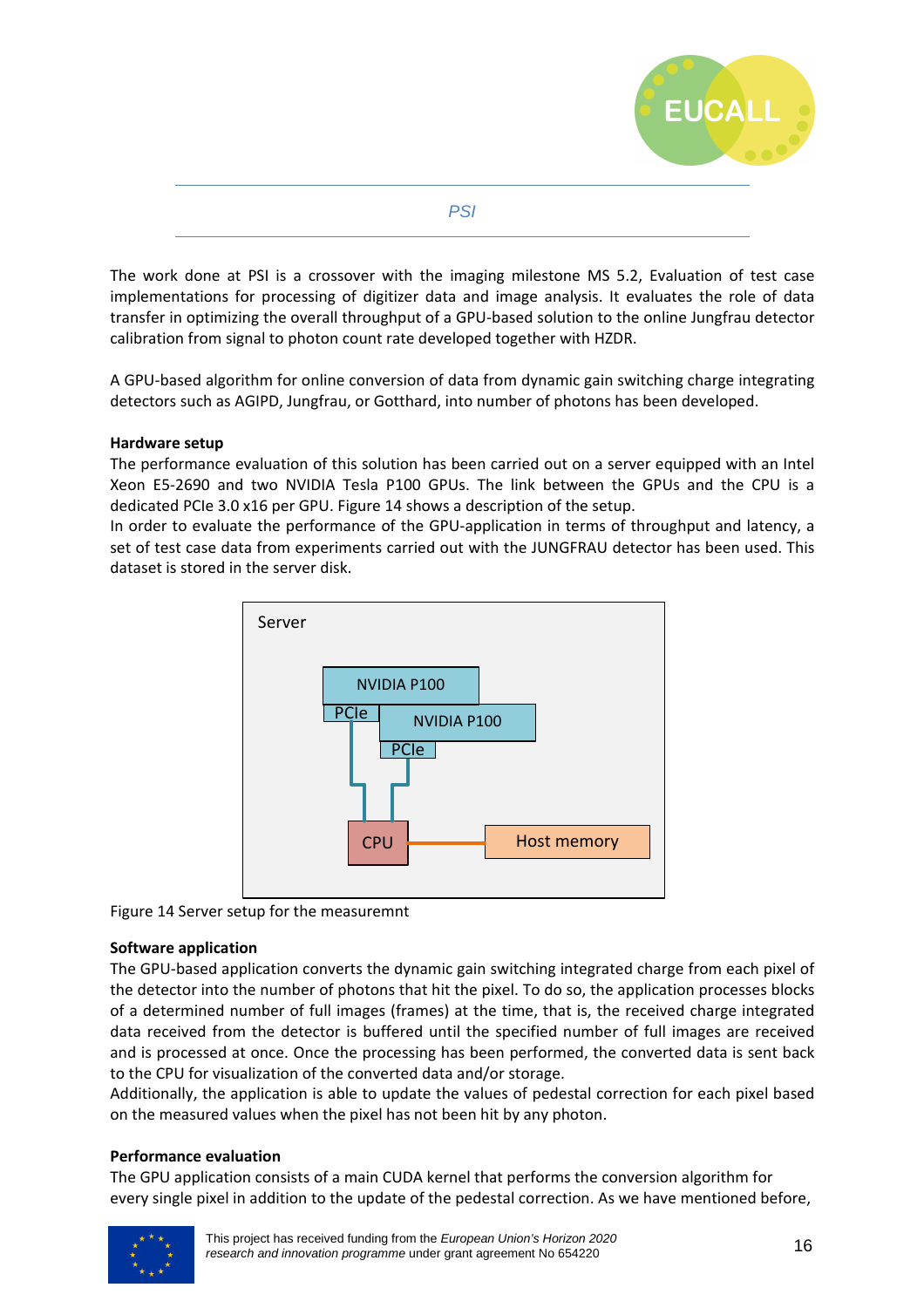

this processing can be carried out in processing blocks (sets of full images) of different sizes. Figure 15 shows how the CUDA kernel processing time increases linearly with the size of the processing block. Given the size of 1MB for a JUNGFRAU frame (1024x512 pixel), we can see that the current CUDA kernel is able to process 1GB of data in less than 20ms. The execution time of the CUDA kernel is not influenced significantly by the number of CUDA streams. The same applies to the number of GPUs, provided that the same block size is processed by each GPU.





In terms of data throughput, **Error! Reference source not found.**, we can see how it scales up almost linearly with the number of GPUs used, and this relationship becomes more linear as the size of the processing block increases.

From Figure 16 we can also see that the maximum throughput is bandwidth-limited by the PCIe 3.0x16 link, which is close to the limit for the data transfers from the CPU to the GPUs (around 10GBps). This means that there is still room to perform additional computations on the received data apart from the conversion and pedestal correction the CUDA kernel currently carries out.

From the results we do not see any improvement when using more than one processing stream, which should boost the overall data throughput. We believe that the reason is that the GPU application has not been adapted to the new PASCAL architecture (and the new CUDA unified memory) to benefit of the dual DMA engine that should allow us to overlap the kernel execution with memory transfers from CPU-to-GPU and GPU-to-CPU.

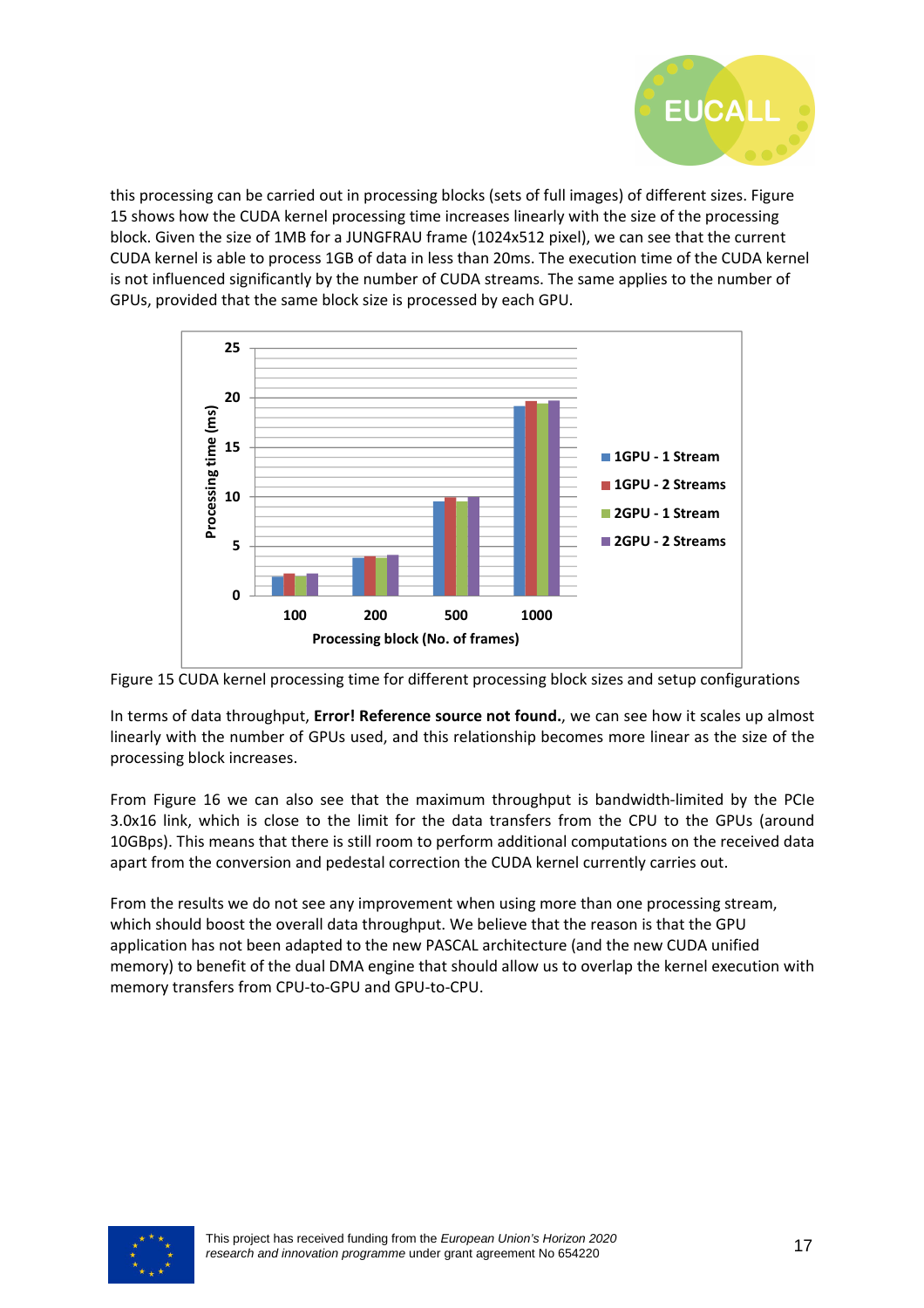



Figure 16 Throughput for different processing block sizes and setup configurations

On the other side, the higher throughput of greater processing blocks translates into greater processing latencies as Figure 17 shows. From the experimental results the maximum processing latency increases linearly with the volume of data processed at once and it is not impacted by the use of one or more GPUs. However, as it happens with the maximum throughput, we do not benefit from using multiple processing streams that should allow us to reduce the latency significantly.





It is worth mentioning that tests carried out in KEPLER architectures showed the benefit from using 2 different processing streams to increase the overall throughput and reduce the maximum latency. For this reason, it is necessary to adapt the GPU application to the new PASCAL architecture.

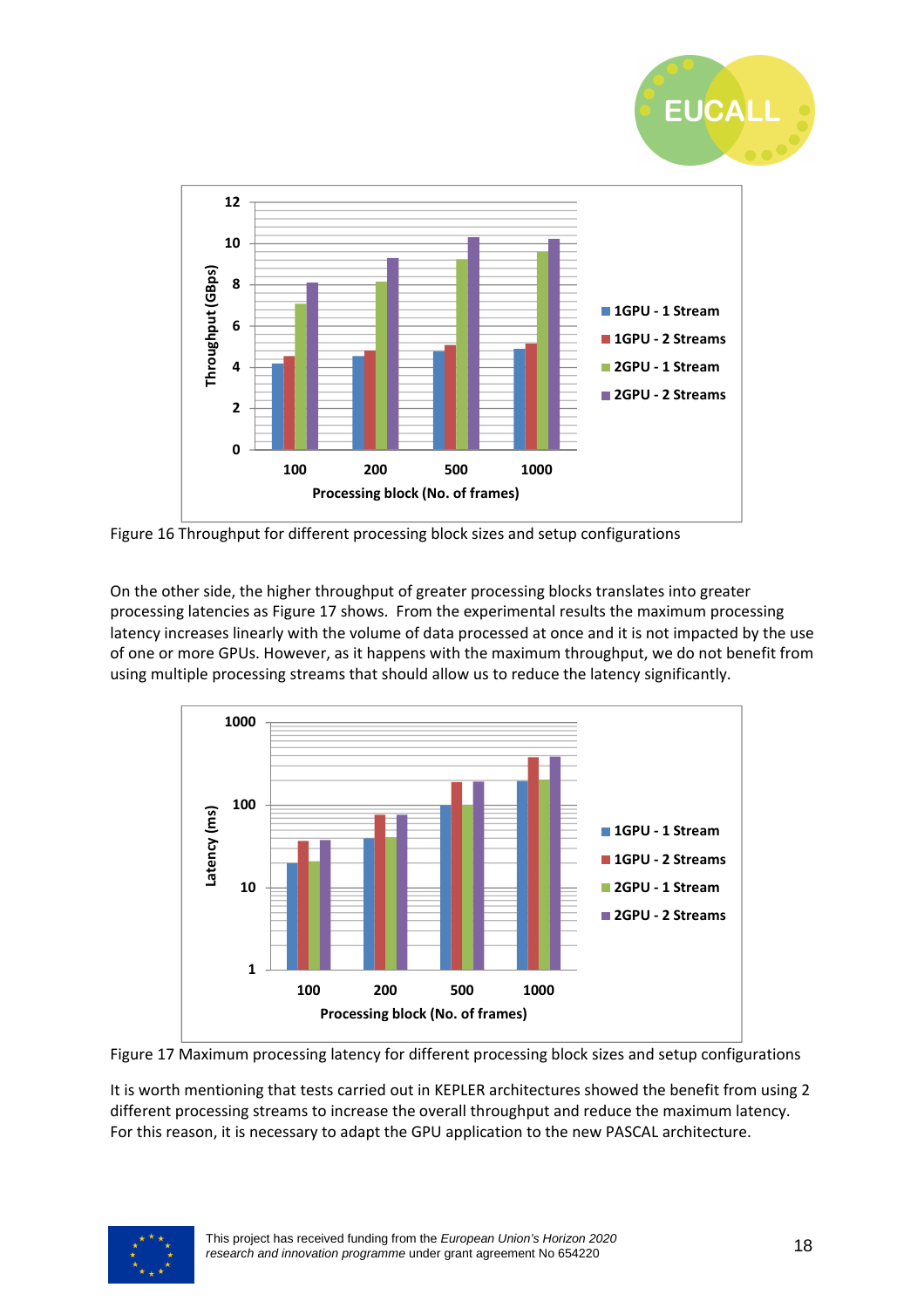

#### **4 Synergy Aspects**

The work done at ELI-ALPS in collaboration with HZDR is a comprehensive write up of measurements of data throughput and latency for CUDA-based NVIDIA GPUs and their respective host systems as well as of the Infiniband interconnect. Such configurations are a prototypical and very general solution to high data rate imaging solutions. As such the results given here are of extreme importance also for high data rate applications at light sources.

RASHPA is a versatile PCIe based solution that can be adapted by other RIs. As it is already prototyped using a smartpix detector used also at other RIs, portability between RIs is ensured. It is scalable and its hardware stack is based on the widely available PCIe interface.

The PSI application of Jungfrau detector calibration developed together with HZDR is a good example of the interplay between data transfer and analysis that lies at the heart of UFDAC, viewing ultrafast data acquisition as an integrated task of transfer and analysis of data. The solution developed here is currently being evaluated by ELI-ALPS for possible reuse.

The HZDR CRACEN solution aims at a scalable, resilient data transfer solution that is flexible in both communication topology and communication stack. It is GPL Open Source and can be adapted to work for different hardware solutions, with emphasis on DAQ chains connecting a high data rate experiment to a compute centre for online analysis. It is foreseen to use CRACEN for scaling the PSI detector calibration presented here to 32 Jungfrau modules using CRACEN and to test it at ELI-ALPS.

The various applications presented here also shows the different aspects of data transfer and injection with GPU and FPGA based solutions, giving a comprehensive overview of the various setups envisioned for such solutions at the various RIs.

#### **5 Conclusions**

We present four prototype setups for determining efficient data transfer and injection, one using FPGAs (ESRF), two on GPUs (ELI-ALPS, HZDR) and one that uses a frontend FPGA with subsequent GPU-based analysis (PSI).

The data throughput typically seen are close to what can be expected from the underlying hardware solution and are in the range of few Gbps with freely available hardware.

Latency can become an issue and has to be mitigated by more complex approaches that also increase scalability.

First studies of scalability suggest that scaling in terms of throughput produces new challenges and subsequent analysis is needed to better optimize scalability. Scaling in terms of portability is possible, but depends on the final throughput achievable with the software stack used and the underlying hardware.

Finally, resilience can be achieved for some communication software stacks, but especially those like MPI over Infiniband optimized for throughput and latency pose inherent problems for resilient solutions.

With INTEL Omnipath and IBM/NVIDIA Nvlink under development it is mandatory to stay open for future solutions, which is a great challenge for long-term development at current RIs.